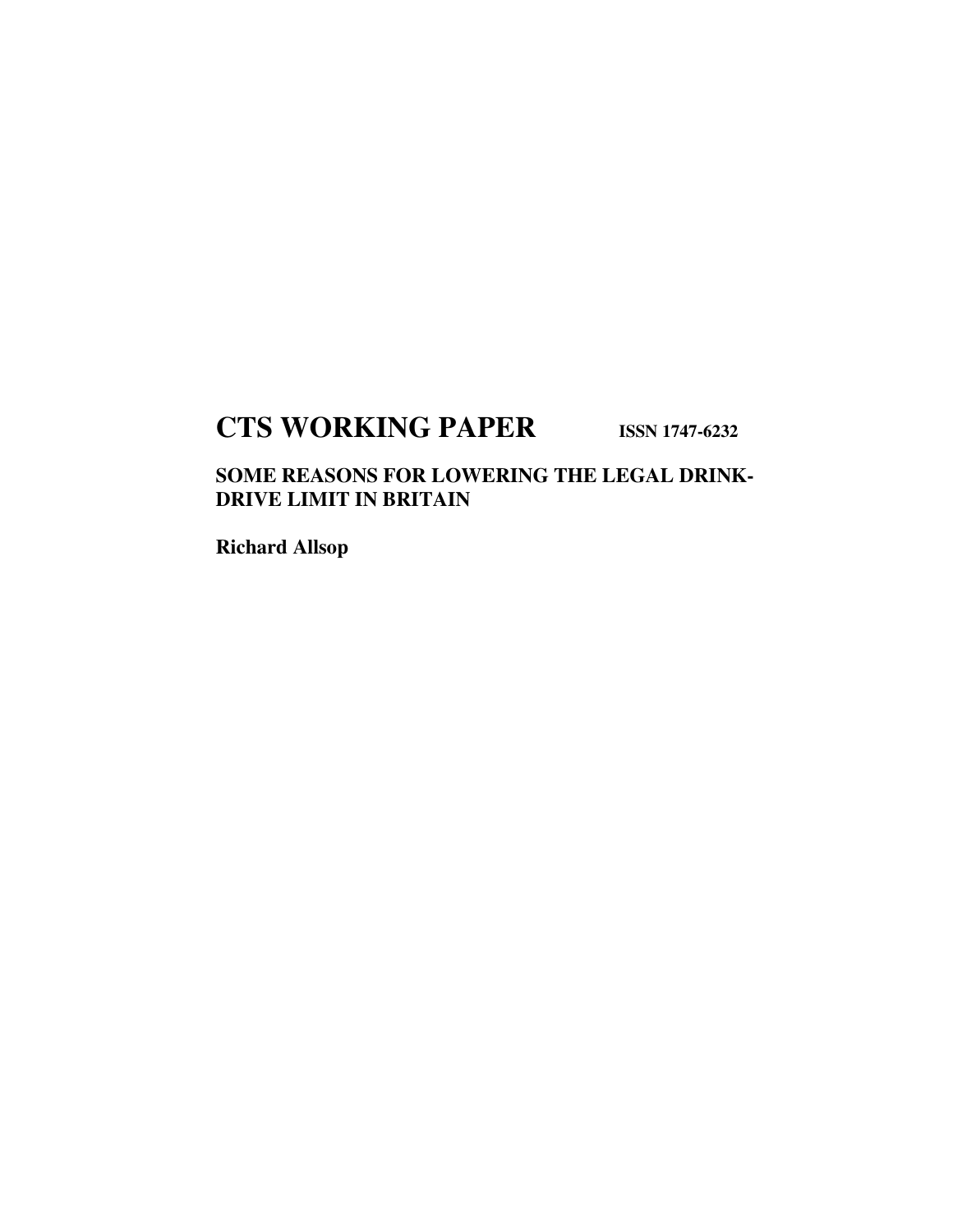# **Centre for Transport Studies**

## **SOME REASONS FOR LOWERING THE LEGAL DRINK-DRIVE LIMIT IN BRITAIN**

Richard Allsop Centre for Transport Studies University College London

July 2005

#### **Abstract**

The current legal limit on drivers' blood alcohol content was set at 80mg/100ml nearly 40 years ago and there are now only two other Member States of the European Union, both of them small countries, with limits higher than 50mg/100ml. Deaths from drink driving in Great Britain stopped falling 10 years ago, and show signs of rising. The reasons for the setting of the current limit in 1967 and changes since then are discussed, and a fresh look is taken at the likely annual reduction in deaths on the road in Great Britain if the limit here were lowered to 50mg/100ml. Lowering the limit is seen not as a measure to be taken in isolation, but as part of a substantial initiative to resume and sustain a clear downward trend in death and injury resulting from the avoidable excess risk of driving after drinking.

ISSN 1747-6232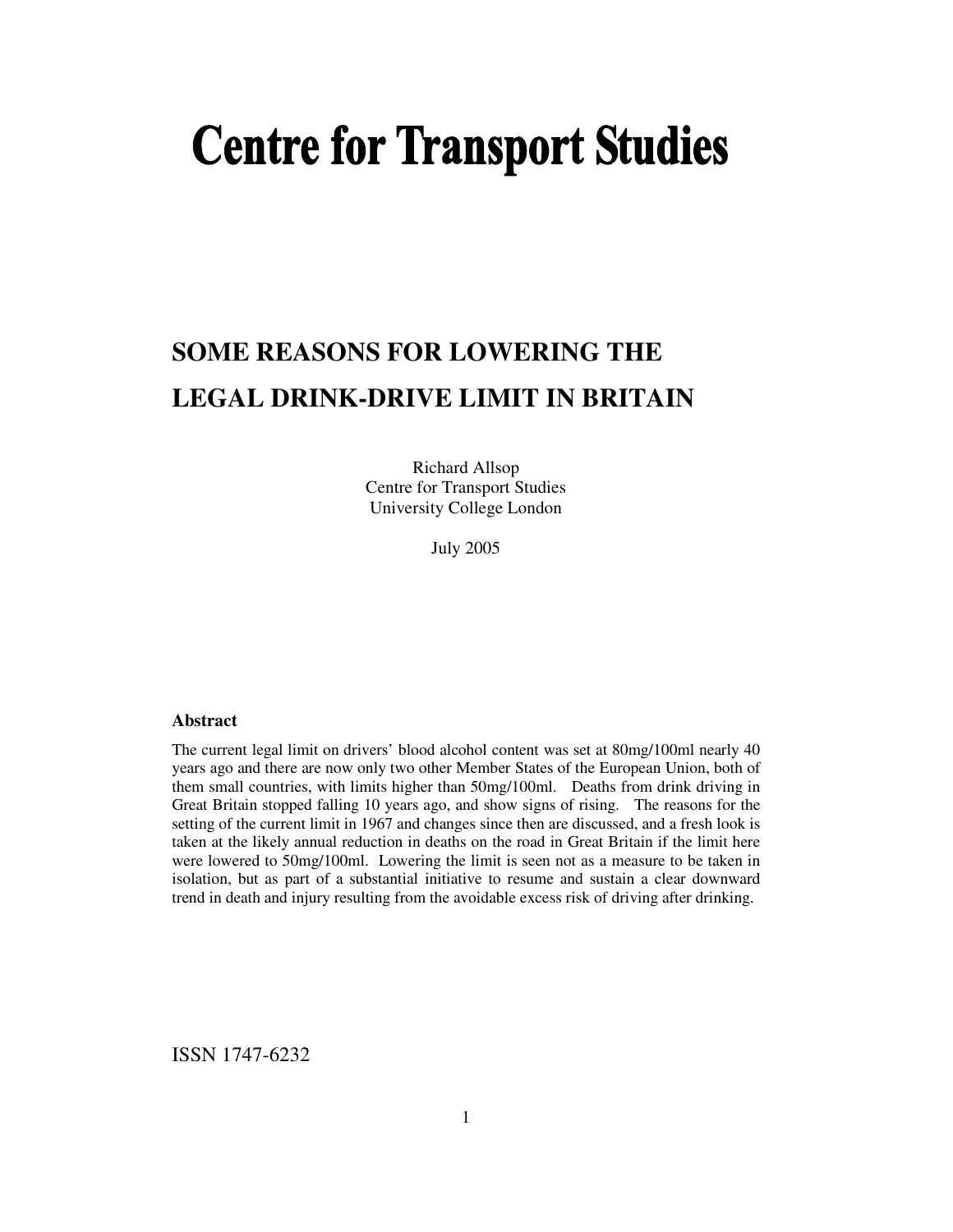#### **Background**

The purpose of the legal limit on drivers' blood alcohol content (BAC) is to reduce death and injury on the roads. After 40 years or more of continual public information, it is widely known by now that the best advice is never to drive after drinking. And if the world were ideal in terms of road safety almost every driver's BAC would be near zero, and absolutely every driver's would be below 20mg/100ml.

But there is more to life than road safety, and legislation is about what it is reasonable to require of people for the common good. So up to now, against a background of advice not to drive at all after drinking, legal sanctions in Britain concerning doing so have been confined to driving with BACs higher than 80mg/100ml, or with breath alcohol content higher than the empirically equivalent 35microgrammes/100ml. In this paper, all alcohol levels mentioned are BACs and are given in the more familiar units of mg/100ml without repeating the units.

The limit of 80 was set in 1967 and although it and its enforcement remained controversial for several years, both were generally accepted within a decade or so, and over the last 20 years the question whether the limit should be lower has been raised with increasing vigour.

#### **How the limit came to be set at 80**

When considering the case for change, it is often helpful to recall the reasons for the *status quo*. It was realised early in the history of motoring that too much alcohol made one unfit to drive and this was recognised in law by the offence of driving while under the influence of drink. All of that happened long before 1967, but in the mid 1960s it was still a matter of active debate whether moderate drinking increased or decreased the risk of accident and hence of death or injury on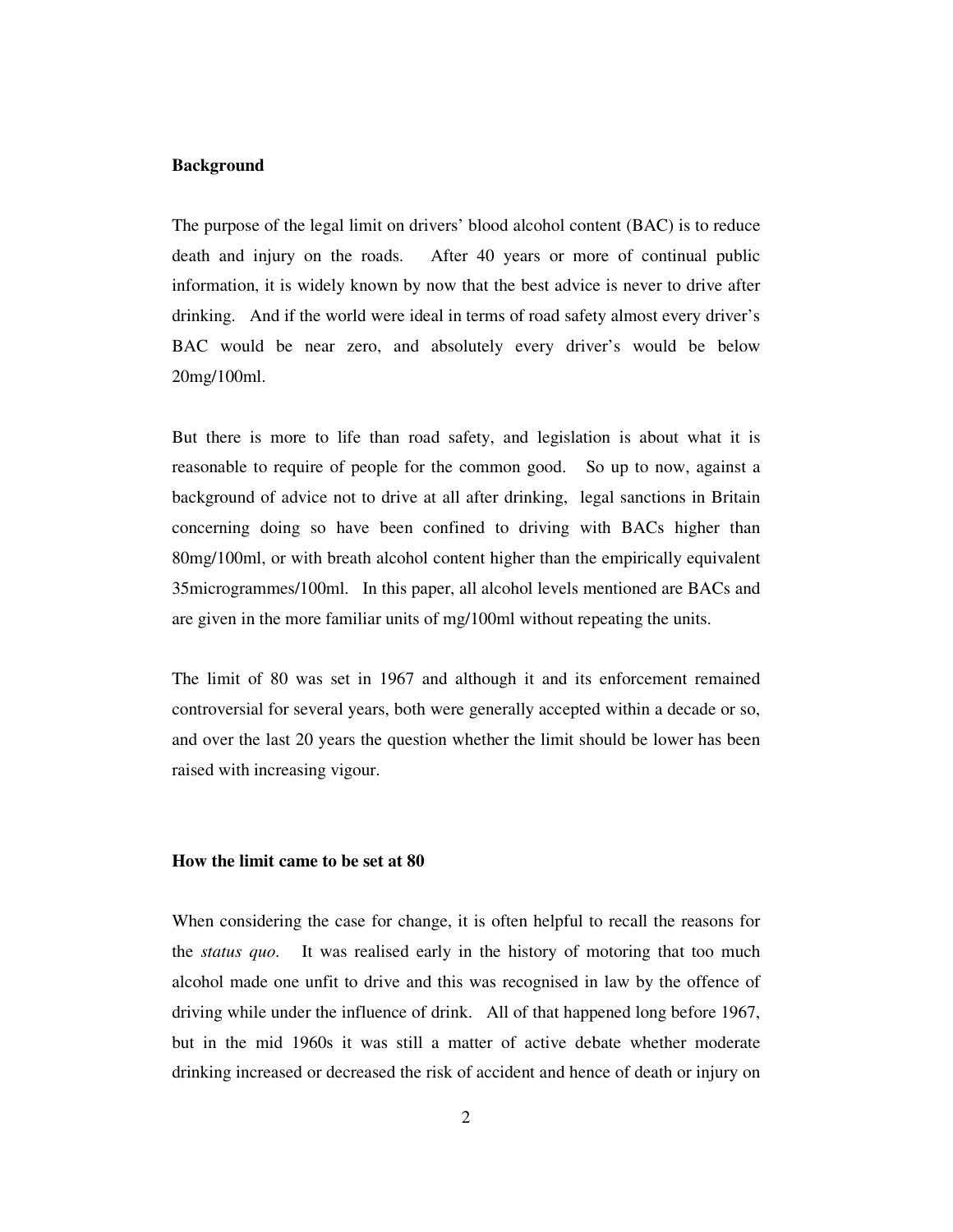the road. Loss of capability in skills analogous to driving was demonstrated in the laboratory, and reduced skill and judgement in vehicle handling were demonstrated under experimental conditions, but evidence of these kinds was insufficient to convince enough parliamentarians or opinion formers that moderate drinking increased accident occurrence. Invention of the breathalyser had opened the way to enforcement of a legal limit on BAC, but opponents of legislation could cite the lack of evidence of increased accident risk (except from limited studies that were too easy to discount), and were rarely without anecdotal accounts of improved driving after a few drinks.

All this was changed by the findings of the Grand Rapids study (Borkenstein *et al* 1964). Reinforced by some reanalysis by the author (Allsop 1966), this quantified the relationship between BAC and risk of accident involvement in a way that provided effectively irrefutable evidence for greatly increased risk at higher alcohol levels. This brought a legal limit on to the practical political agenda and the question became: at what level of BAC? The chosen value of 80 was probably determined mainly by a combination of the facts that:

- it was the level above which the Grand Rapids evidence indicated that average risk of accident involvement was at least doubled (and above which, for forecasting the effects on casualty numbers, the risk of injury or death was also, cautiously as it was supposed at the time and was later shown to be, assumed to be doubled);
- it was in the range of levels being considered or implemented in other countries;
- it was plausible that public and parliamentary acceptance could be gained partly on the basis of advice that most people could have three small drinks without exceeding it; and
- it was the level at which the Grand Rapids evidence, in the form in which it was published, enabled increased risk to be established with the conventional statistical 95 per cent level of confidence against a background of neutrality as to whether the risk was increased or decreased.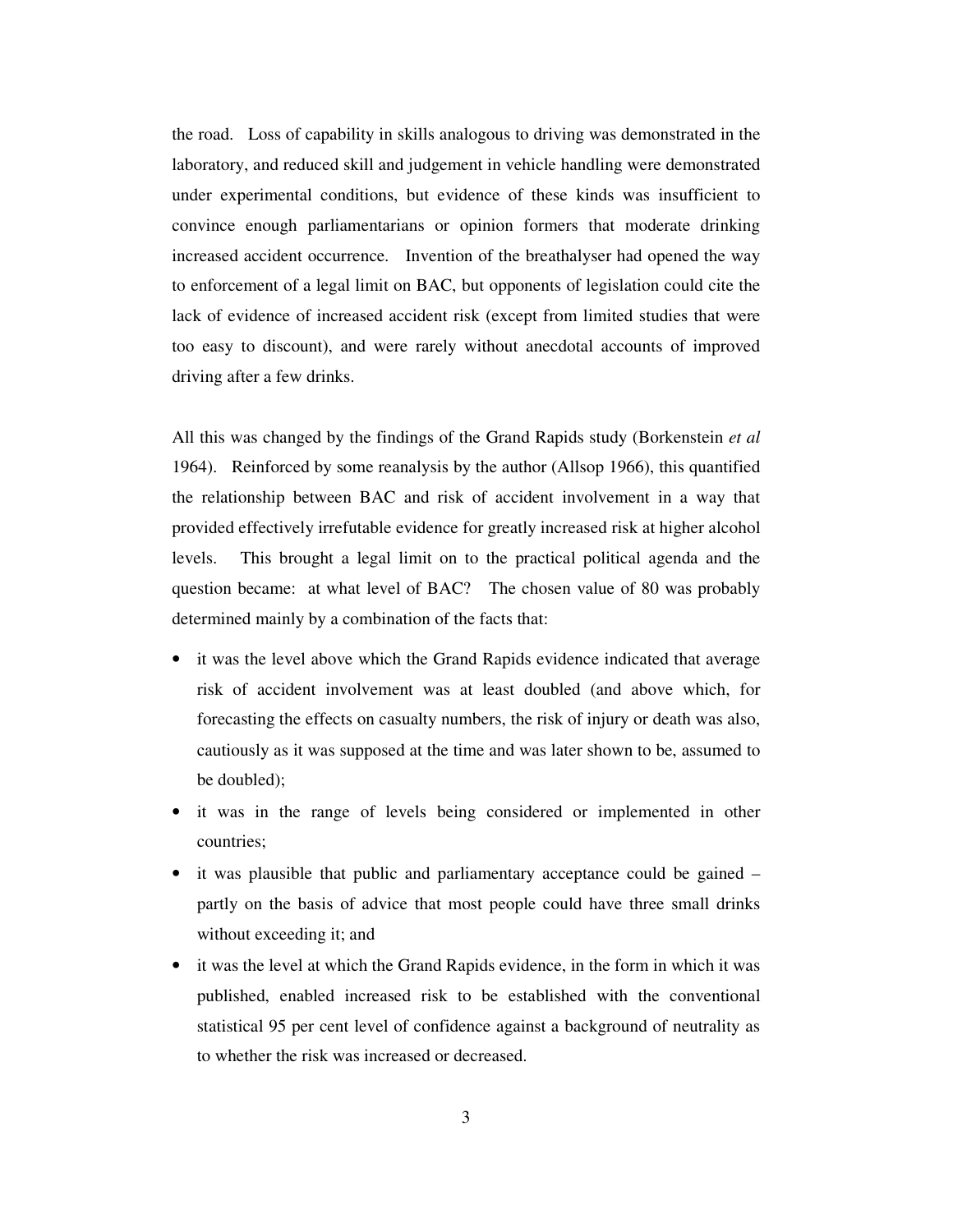The last of these facts is more statistically technical than the others, but it carried weight among those preparing advice for Ministers, and its precise basis is relevant to the case for change.

#### **How things have changed**

The world has changed a lot since 1967, but just a few of the most salient relevant changes make it clearly doubtful whether the limit of 80 set in 1967 is still the most appropriate one:

- A further large-scale study in the USA in the late 1990s (Compton *et* al 2002), analogous to the Grand Rapids study in data collection but helped by advances in statistical technique since the 1960s, found a somewhat more rapid rise than was found in Grand Rapids in risk of accident involvement with increasing BAC up to a doubling at about 70 and a much more rapid rise at higher BACs
- Estimates have been made (Maycock 1997) of the relationship in Great Britain between BAC and risk of accident involvement, and these not for drivers' involvement in any kind of accident including the many in which no-one is hurt, as were the Grand Rapids estimates and their successors, but for their involvement in an injury accident and for their being killed in an accident. For example, the risk of involvement in an injury accident is estimated to be multiplied by 2.9 at a BAC of 50 and 5.6 at a BAC of 80 compared with the corresponding risk at a BAC of zero, and the risk of being killed in an accident is estimated to be multiplied by 5.0 and 12.4 respectively. Thus for drivers' involvement in injury accidents and being killed in an accident the risk multiples at a BAC of 80 are respectively nearly 3 and more than 6 times the doubling that informed the setting of the limit at 80 in 1967. Even at the lower BAC of 50 the risk multiples are 1.5 and 2.5 times that doubling.
- There is widespread understanding that the risk of accident involvement is indeed increased by even moderate drinking and consequent acceptance of a legal limit on BAC and its enforcement.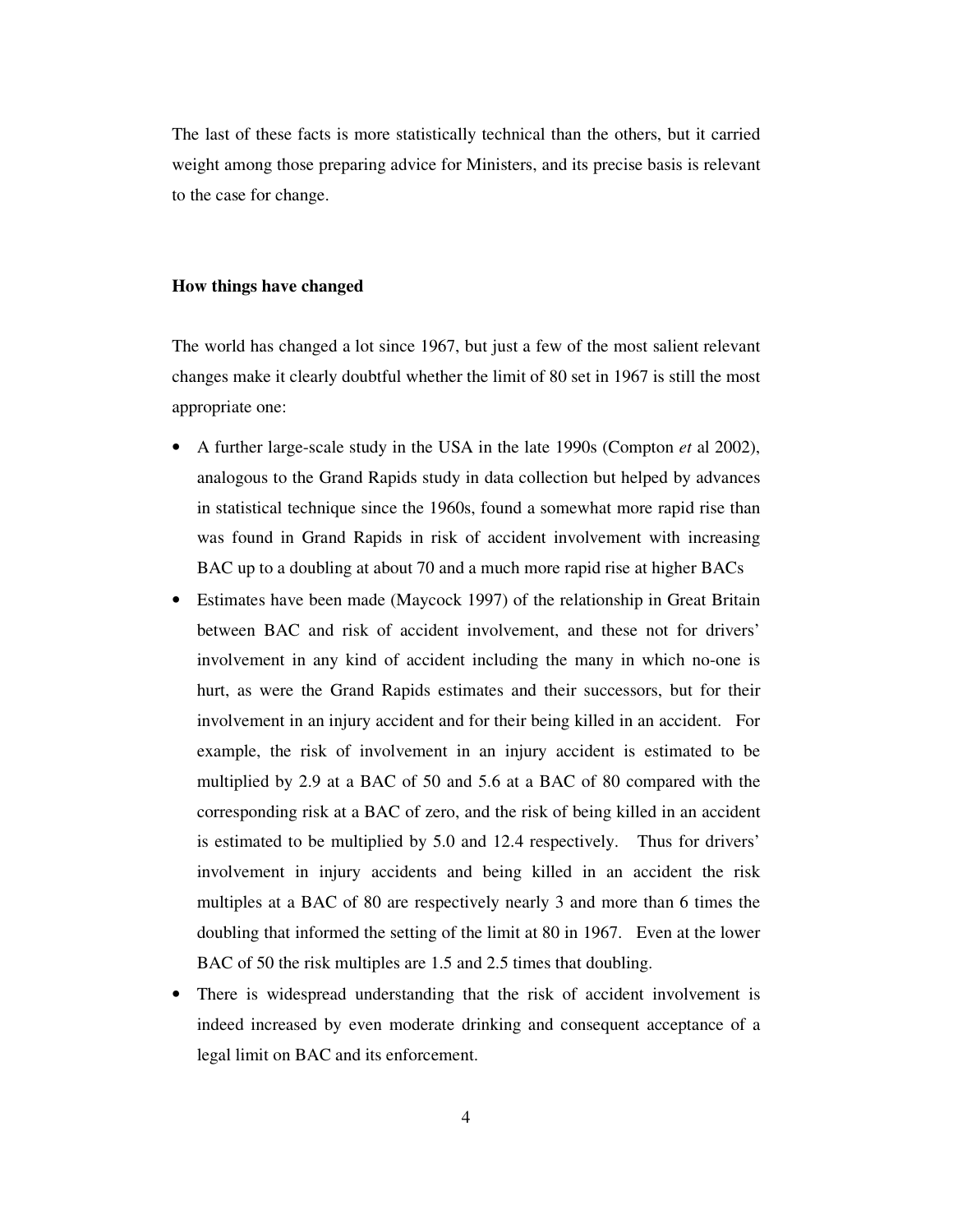- Acceptance that risk increases with increasing BAC changes the background against which the statistical level of confidence is assessed in analysing the Grand Rapids and similar data. The consequence of this for the Grand Rapids data, in the form in which it was published, is that increased risk is established with the statistical 95 per cent level of confidence at BACs from 60 upwards, instead of from 80 upwards as was the case against the background of neutrality that prevailed in 1967. This is because against the new background, it is the 5 percentile of the estimated risk multiplier that is required to exceed unity, whereas against the old background it was the 2.5 percentile, which is shown first to exceed unity in the 80-89 BAC range in Table 1 of Allsop (1966). When the method described on page 28 of Allsop (1966) is used to calculate the 5 percentile, this first exceeds unity in the 60-69 BAC range.
- The annual number of deaths in drink-driving accidents fell by 66 per cent between 1980 and the mid-1990s (compared with a fall of 40 per cent in total deaths on the roads), but has not fallen further, and shows signs of rising (Department for Transport 2004).
- The Government was minded in 1998 to lower the limit to 50 and consulted (DETR 1998) on this and other measures to reduce drink-driving. The response was on balance supportive of the lowering (DETR 1999) but the Government's road safety strategy to 2010 (DETR 2000) stated an intention to deal with the matter in the context of European harmonisation that was then being reviewed.
- The European Commission adopted a Recommendation in January 2001 that Member States should set BAC limits at or below 50, and the only Member States other than the United Kingdom that have not yet complied with this Recommendation are Cyprus and Ireland, but the Government did not include provision for lowering the limit in the Road Safety Bill that was lost with the calling of the 2005 general election, and has not included it in the corresponding Bill in the 2005-2006 session of Parliament.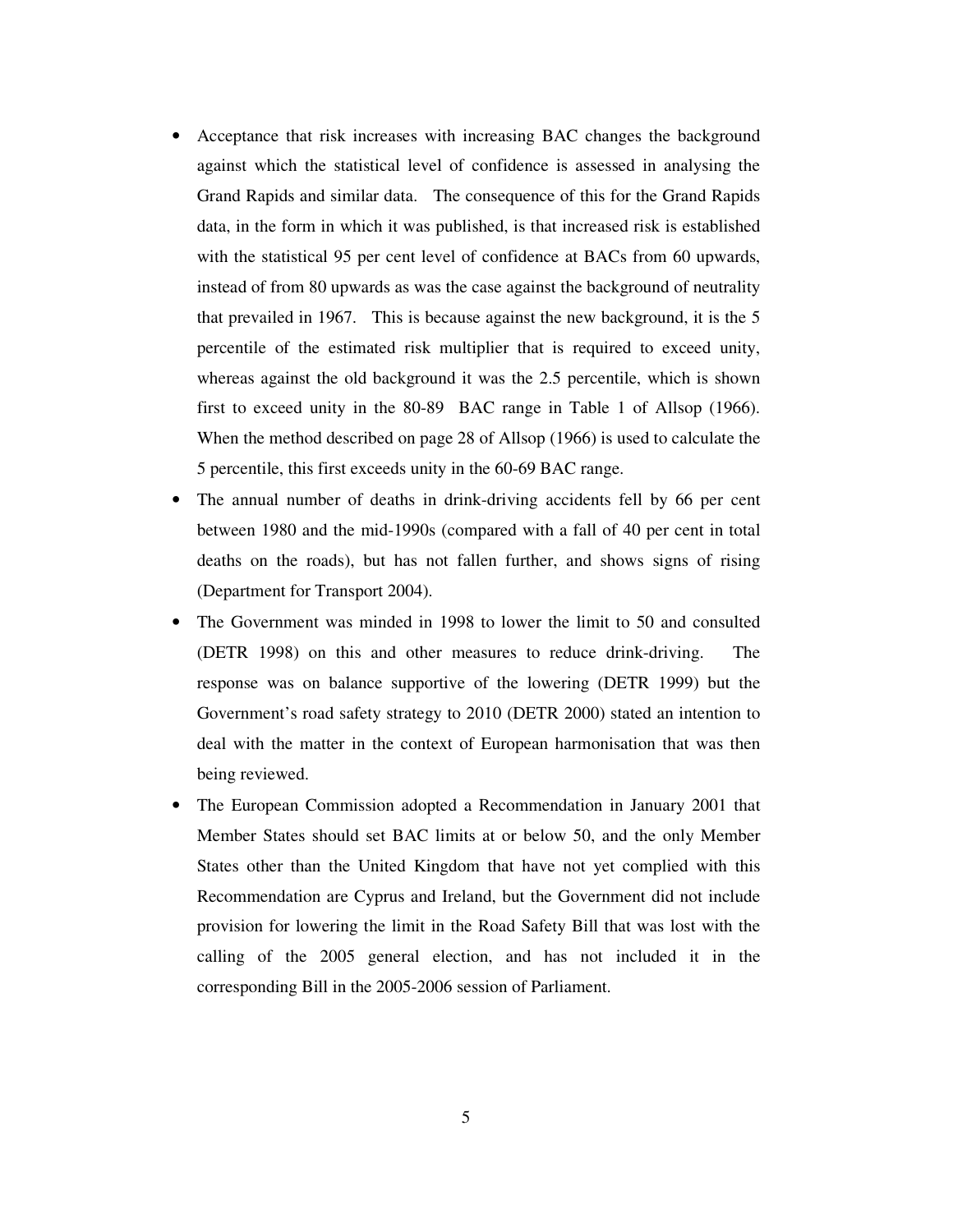#### **What might be gained by lowering the limit**

For reasons of enforceability (including the possibility of having low levels of alcohol in the blood unwittingly from sources other than alcoholic drinks), the lowest practicable legal limit is probably 20, which applies in Sweden, but in the circumstances just outlined, the most realistic possibility for lowering in Great Britain in the foreseeable future is to 50.

In Annex 2 of its 1998 consultation document, the DETR discussed the effect on casualties of lowering the limit to 50 and made a cautious estimate that about 50 deaths and 250 serious injuries per year would be saved out of the then typical annual numbers of 550 and 3000 respectively in drink-driving accidents. This estimate was based largely on data that had recently been reviewed by Maycock (1997), principally his estimate that with a BAC of *B* , a driver's risk of death is exp(0.032*B*) times the risk without alcohol, and the following distribution of nonzero BACs in car drivers killed in Great Britain in the 5 years 1990-94, from Coroners' and Procurators Fiscal's data:

| <b>BAC</b>                                                                              |  |  | $1-$ 41 - 81 - 121 - 161 - 201 - 241 - 321 - $>400$ |  |  |
|-----------------------------------------------------------------------------------------|--|--|-----------------------------------------------------|--|--|
|                                                                                         |  |  | 40   80   120   160   200   240   320   400         |  |  |
| Number 765   115   117   151   175   132   119   31   11   1616                         |  |  |                                                     |  |  |
| Per cent $\begin{vmatrix} 47.3 \\ 7.1 \end{vmatrix}$ 7.2 9.3 10.8 8.2 7.4 1.9 0.7 100.0 |  |  |                                                     |  |  |

More recent data have not been published in the same form, but summary percentage tables for individual years (*e g* Department for Transport 2004 page 33 Table 2i) and Maycock's comparison with 1980-84 are consistent with this distribution being broadly stable over time.

In revisiting the same data (in the absence of more up-to-date corresponding data) to take a fresh look at the numbers of deaths that might be saved each year, it will be assumed that the percentage distribution of deaths in accidents in which a driver had a non-zero BAC with respect to the BAC of the drinking driver is the same as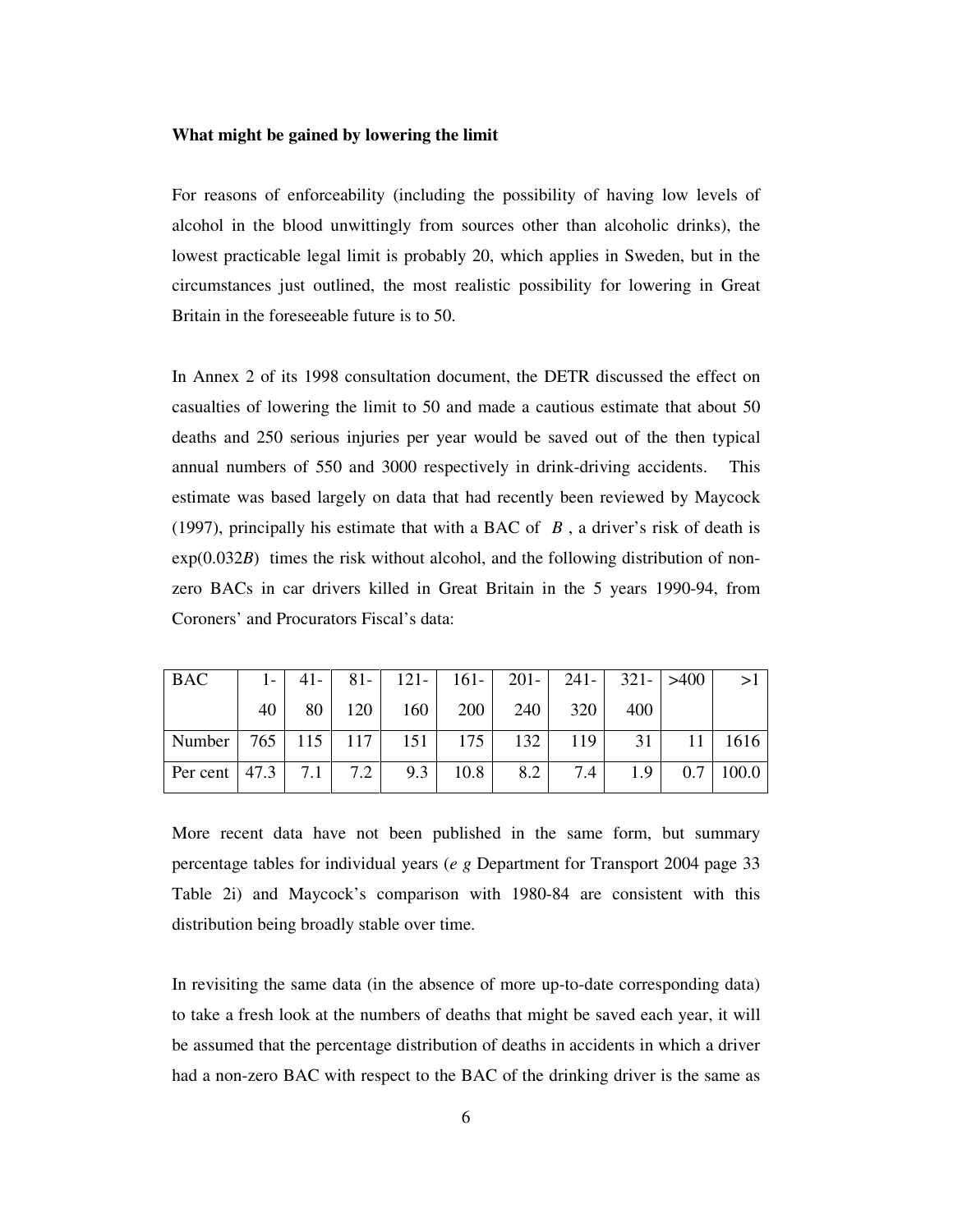the above distribution of car drivers killed. Then in a typical recent year with an estimated 550 deaths in accidents involving a driver over the legal limit, these 550 deaths correspond to the sum of the percentages in columns 4-10 of the above table, *i e* 45.6 per cent of those in accidents in which a driver had a non-zero BAC. The 47.3 and 7.1 per cent for the BAC ranges 1-40 and 41-80 represent a further 571 and 86 deaths respectively. It is also relevant that the distribution of deaths with respect to BAC is roughly uniform over the range 41-120, and this enables the numbers of deaths per year to be estimated for accidents involving drivers with BACs in the following four ranges:

| <b>BAC</b>      |     |    | $1-50$   51-80   81-110   >110 |     |
|-----------------|-----|----|--------------------------------|-----|
| Deaths per year | 593 | 64 | 65                             | 485 |

The possible effect of lowering the limit from 80 to 50 can be discussed for each of these ranges of BAC in turn.

*Those driving with BACs >110* are those who already drive with BACs well over the limit of 80 – about 1 in 200 of those driving even on weekend evenings and nights in the last national roadside surveys reported in 1990 (Maycock 1997).

These account for nearly 500 of the 550 drink-drive deaths each year – and since they seem to be beyond the influence of the limit of 80, they probably won't be affected much if at all by lowering it to 50. It is right to address this major part of the drink-driving problem through enforcement and penalties – in particular as was achieved in the final days of the 2001-05 parliament by enabling the police to enforce more effectively through evidential breathtesting at the roadside. Some of these lives may be saved by reduced drinking among those well over the limit who are so as a result of a one-off binge in which they have allowed themselves too much leeway, and would allow themselves a bit less leeway under a lower limit – but there seems no way of estimating how many, and they might be very few, so it seems best to regard them as a bonus.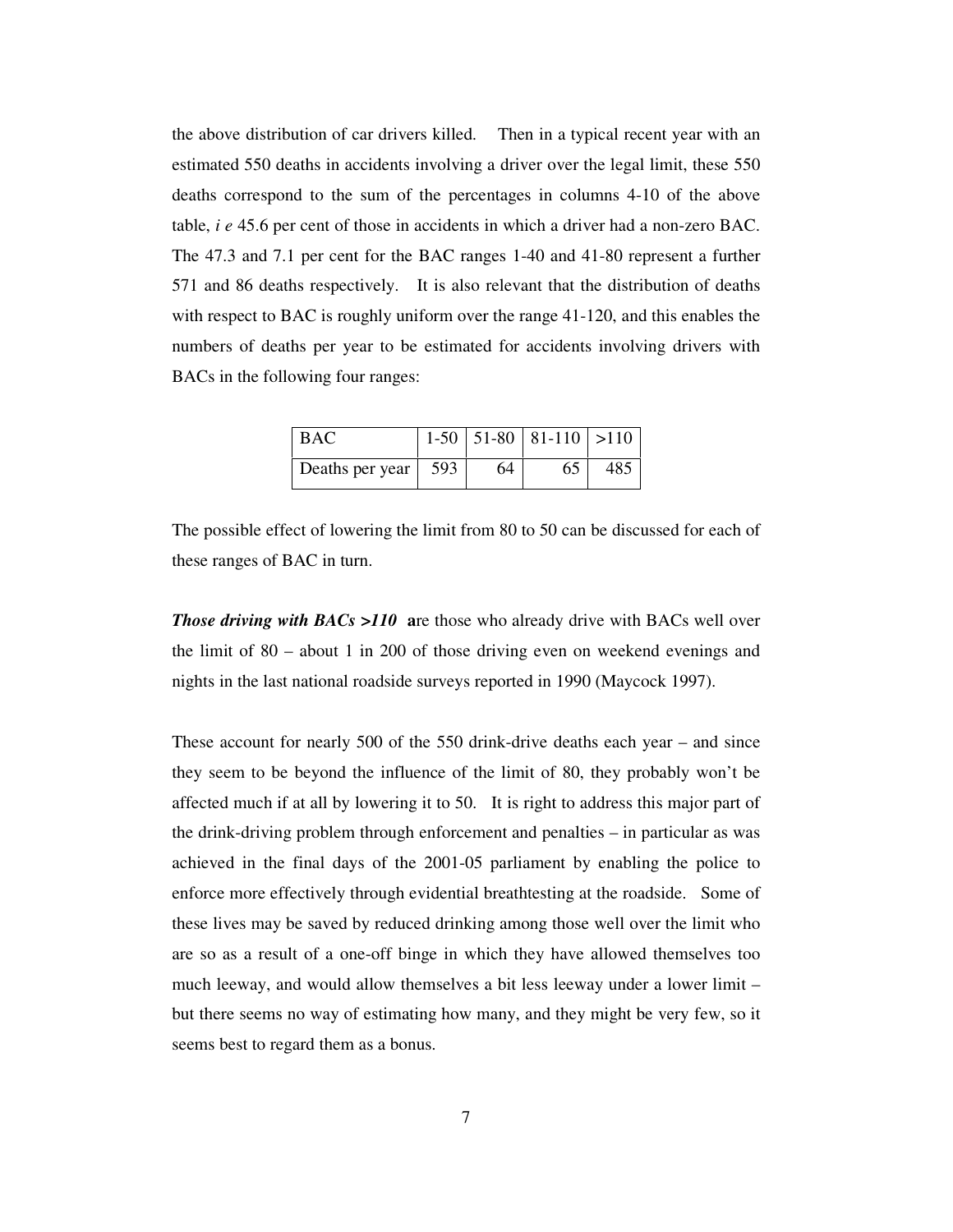This does not mean, however, that lowering the limit is irrelevant to the problem of driving well over the existing limit. Taken with enhanced enforcement and an accompanying fresh programme of public information to help people to understand and comply with the lower limit, it could reasonably be expected to have enough effect on the culture of drinking and driving to achieve an appreciable long term reduction in the proportion of each age-cohort who ever turn into people who persistently drive well over the limit.

*Those driving with BACs between 80 and 110* – about 1 in 150 of those driving on weekend evenings and nights in the roadside surveys reported in 1990 – are currently exceeding the 80 limit by up to 30. If they were each to reduce their drinking just enough to exceed a 50 limit by the same margin as they now exceed 80, then Maycock's estimate of the effect of BAC on risk implies that 62% of the associated deaths, that is 40 deaths, would be saved.

*Those driving with BACs between 50 and 80 – about 1 in 75 of those driving on* weekend evenings and nights in the roadside surveys reported in 1990 – are complying with the current limit but exceeding the lower limit. If they were each to reduce their drinking just enough to comply with the new limit, that is to bring their BAC down to 50, then Maycock's estimate of the effect of BAC on risk implies that 36% of the associated deaths, that is 23 deaths, would be saved.

*Those driving with BACs greater than zero but not greater than 50* – about 1 in 8 of those driving on weekend evenings and nights in the roadside surveys reported in 1990 – are already complying with the lower limit, and would not need to reduce their drinking. But this does not mean that none of them would do so. Some of those currently near to 50 would realise this and drink less to be on the safe side, and others would do the same because they do not realise how much below 50 they already are. There seems no way of estimating how many would do so, but since the associated number of deaths is nearly 600 per year, it would only take a small percentage reduction to take the number saved per year well into double figures.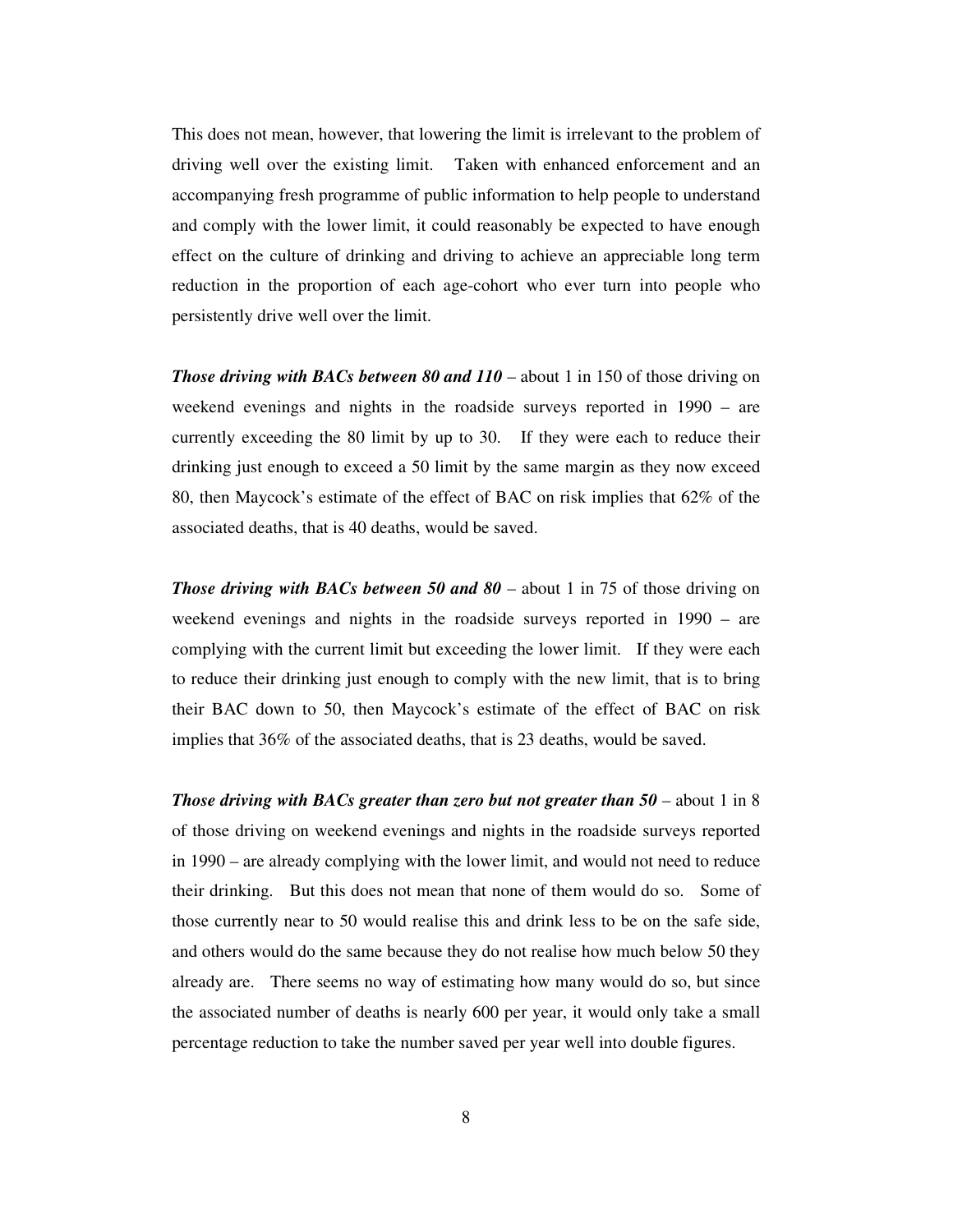To sum up, as was recognised in the Government's 1998, the most clearly identifiable likely reduction in deaths as a result of lowering the limit will come from changes in behaviour by those to whom the level of the limit is most relevant, those already driving at around the limit. The foregoing combination of assumptions about changes by those with BACs within 30 of the existing limit indicates a reduction of, in round figures, about 65 deaths per year.

While the assumption about those with BACs currently between 50 and 80 is a cautious one, the assumption about those with BACs currently between 80 and 110 may well be rather optimistic – but against this should be set the very real prospect of reduction in deaths associated with those whose BACs are already below 50, which has not been counted in the estimate of about 65 deaths per year.

#### **Lowering the limit in the wider context of combating drink driving**

Lowering the limit will require consideration of the penalty for driving or attempting to drive with a BAC between 50 and 80. Whilst some would wish the same penalty to apply at 50 as now applies at 80, others may regard this as too severe. If this were seen as an obstacle to lowering the limit it could be overcome without any relaxation of the penalties applying above 80 by making the normal minimum penalty for driving or attempting to drive with a BAC between 50 and 80 six penalty points to remain on the licence for 10 years and a maximum fine at the level below that which applies above 80. This would mean that detection committing a second similar offence within 10 years would lead to disqualification. The opportunity to attend a driver rehabilitation course at the offender's expense could be offered to those convicted of driving with a BAC between 50 and 80, with reported completion leading to a reduction in the period for which the 6 points would remain on the licence.

No single measure can address adequately the persistent problem of drink driving. To resume and then sustain a clear downward trend in the death and injury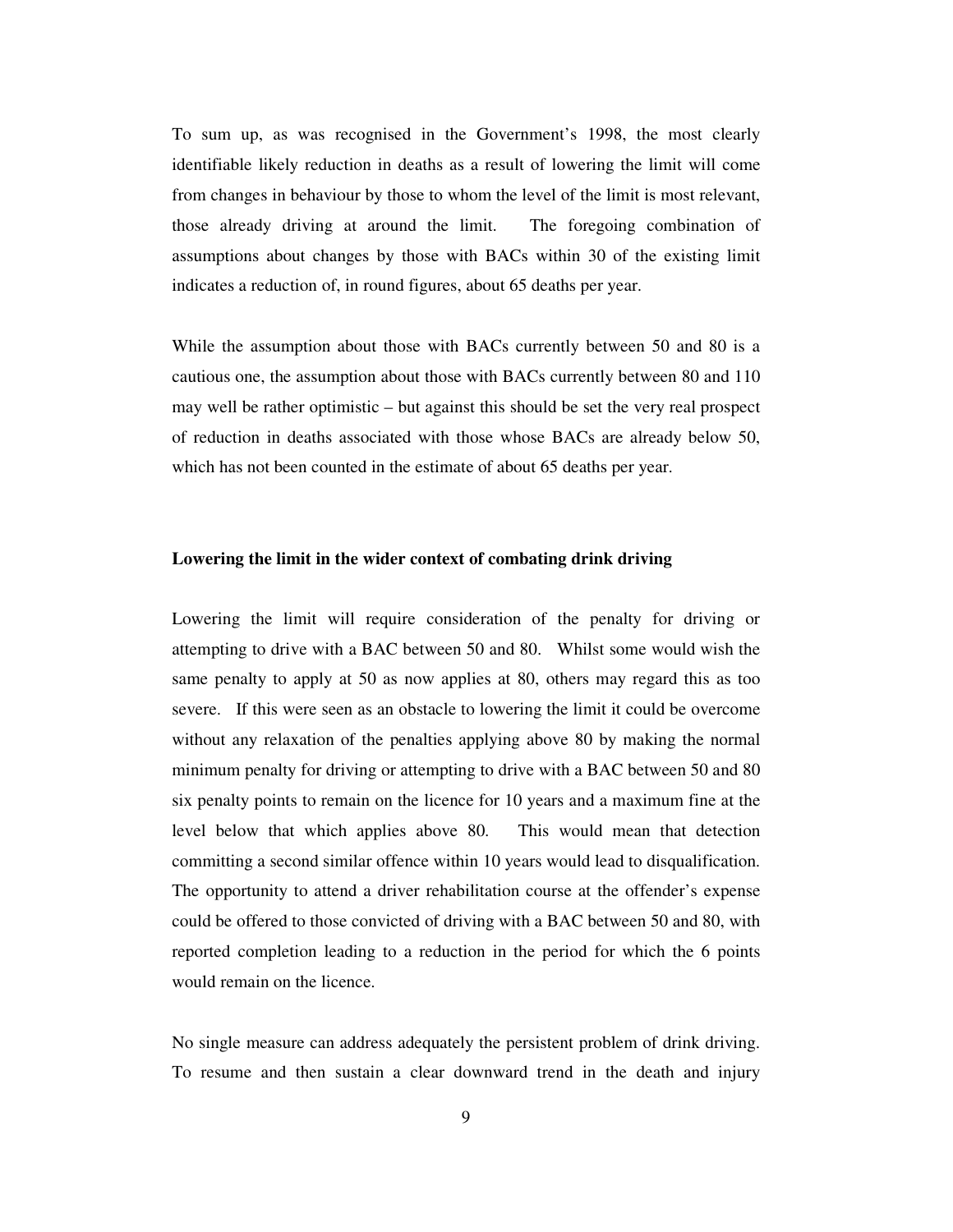resulting from the avoidable excess risk associated with driving after drinking requires not only the education of each new cohort of drivers and reinforcement of the message to drivers of all ages, but also a fresh initiative to achieve a step change in awareness and behaviour among those who, after nearly 40 years of the present law, persist in disregarding it.

Lowering the limit, accompanied by a raising of the profile of targeted enforcement, made more efficient by evidential roadside breath testing, and the substantial public information campaign that would need to accompany these two changes, could together form just such a fresh initiative.

#### **Acknowledgements**

The author was encouraged to revisit this issue by leading members of PACTS, the Parliamentary Advisory Council for Transport Safety. This paper is based closely upon the text of the author's presentation entitled "How much is too much? – lowering the legal drink-drive limit" at the Brake Conference on Drink and Drug Driving, London, May 2005.